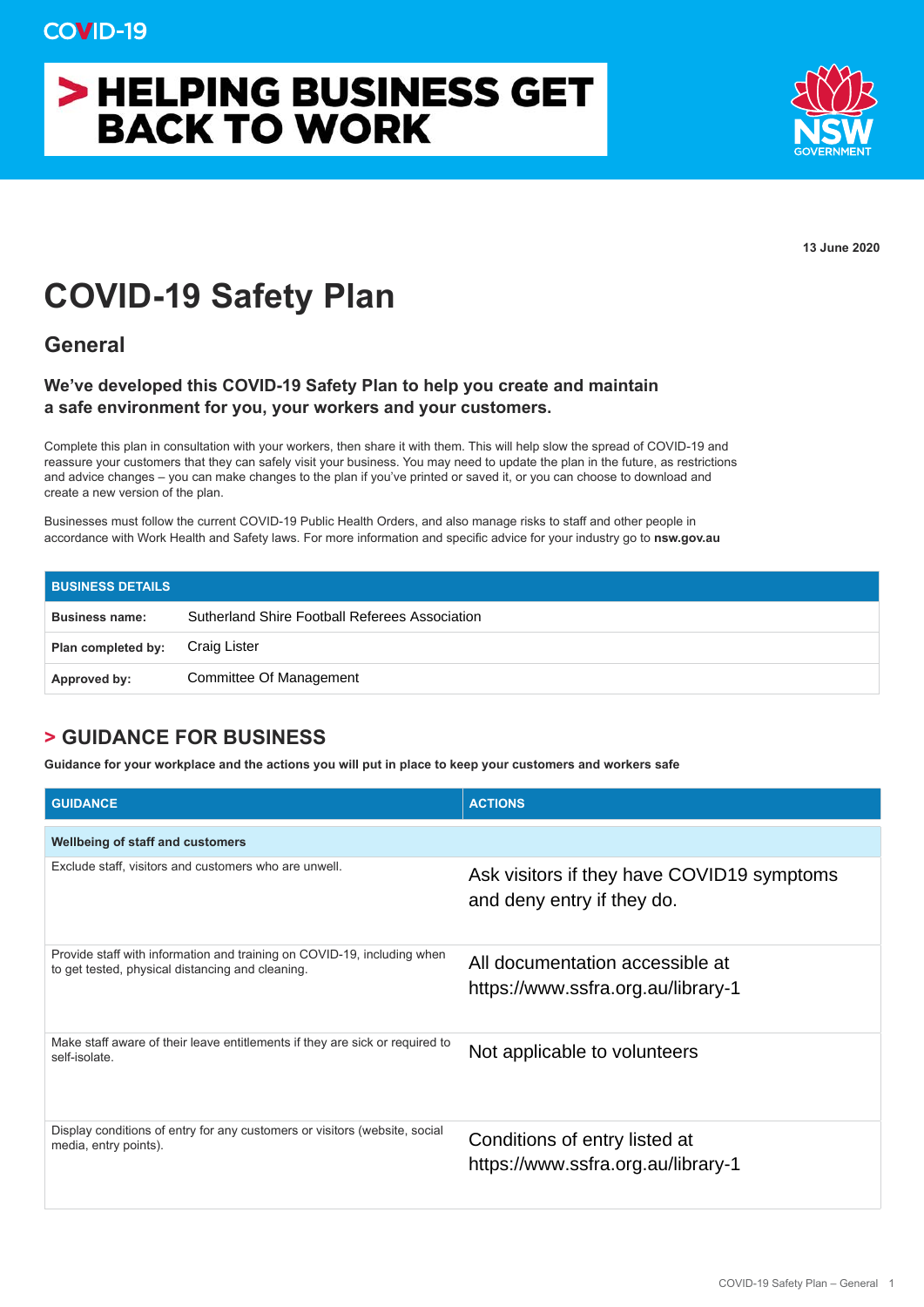| <b>REQUIREMENTS</b>                                                                                                                                                                                                                                                                                                                                                                                                                                  | <b>ACTIONS</b>                                                                                                                                      |
|------------------------------------------------------------------------------------------------------------------------------------------------------------------------------------------------------------------------------------------------------------------------------------------------------------------------------------------------------------------------------------------------------------------------------------------------------|-----------------------------------------------------------------------------------------------------------------------------------------------------|
| <b>Physical distancing</b>                                                                                                                                                                                                                                                                                                                                                                                                                           |                                                                                                                                                     |
| There are a number of businesses where there are restrictions on<br>patron numbers and the space required to have that number of<br>people; check if there are any restrictions on your business by visiting<br>the NSW Government website. If your business does not have any<br>restrictions, consider what measures could be put in place to avoid<br>crowding and close proximity where practicable.                                             | Socially distant seating provided to all visitors,<br>numbers never exceed maximum capacity of<br>hall listed at https://www.ssfra.org.au/library-1 |
| Assign workers to specific work stations and minimise worker movement<br>between these stations, where reasonably practical. If not practical, clean<br>with detergent/disinfectant between use.                                                                                                                                                                                                                                                     | Specific Jobs and stations allocated to all<br>volunteers.                                                                                          |
| Put plans and systems in place to monitor and control the numbers<br>of workers and customers on site at any given time to allow for<br>physical distancing.                                                                                                                                                                                                                                                                                         | Entry closely monitored by volunteer allocated to<br>door duties.                                                                                   |
| Use flexible working arrangements where possible, such as working from<br>home, early and late shifts to reduce peak periods.                                                                                                                                                                                                                                                                                                                        | Not applicable to volunteers                                                                                                                        |
| Consider barriers or other controls to ensure staff and visitors at<br>interaction points stay at a safe distance or are separated by a barrier<br>such as a sneeze guard at a service counter. If not practical, clean<br>regularly with detergent/disinfectant.                                                                                                                                                                                    | Not applicable as no counters involved                                                                                                              |
| Where reasonably practical, ensure staff maintain 1.5 metres physical<br>distancing at all times (including at meal breaks).                                                                                                                                                                                                                                                                                                                         | No meal breaks are applicable but physically<br>distancing is continually monitored.                                                                |
| Use telephone or video for essential meetings where practical.                                                                                                                                                                                                                                                                                                                                                                                       | Zoom being used for General Meetings. AGM<br>still under consideration (will need to check<br>NSW Health rules closer to date)                      |
| Review regular deliveries and request contactless delivery and invoicing<br>where practical.                                                                                                                                                                                                                                                                                                                                                         | Not applicable                                                                                                                                      |
| Consider signage near lifts and passenger travelators directing customers<br>and workers to maintain physical distancing wherever practical.                                                                                                                                                                                                                                                                                                         | Not applicable                                                                                                                                      |
| If staff or workers need to travel together in the same vehicle:<br>• encourage passengers and drivers to spread out, using front and<br>back seats<br>• workers should only handle their own tools and bags where possible<br>• have processes to clean the vehicle hand touch areas at the end of<br>each shift with a detergent/disinfectant<br>• encourage workers to set the air-conditioning to external airflow<br>rather than recirculation. | Not applicable                                                                                                                                      |
| Have strategies in place to manage gatherings that may occur<br>immediately outside the premises.                                                                                                                                                                                                                                                                                                                                                    | Visitors are encouraged to depart as soon as<br>their reports are filed or equipment collected.                                                     |